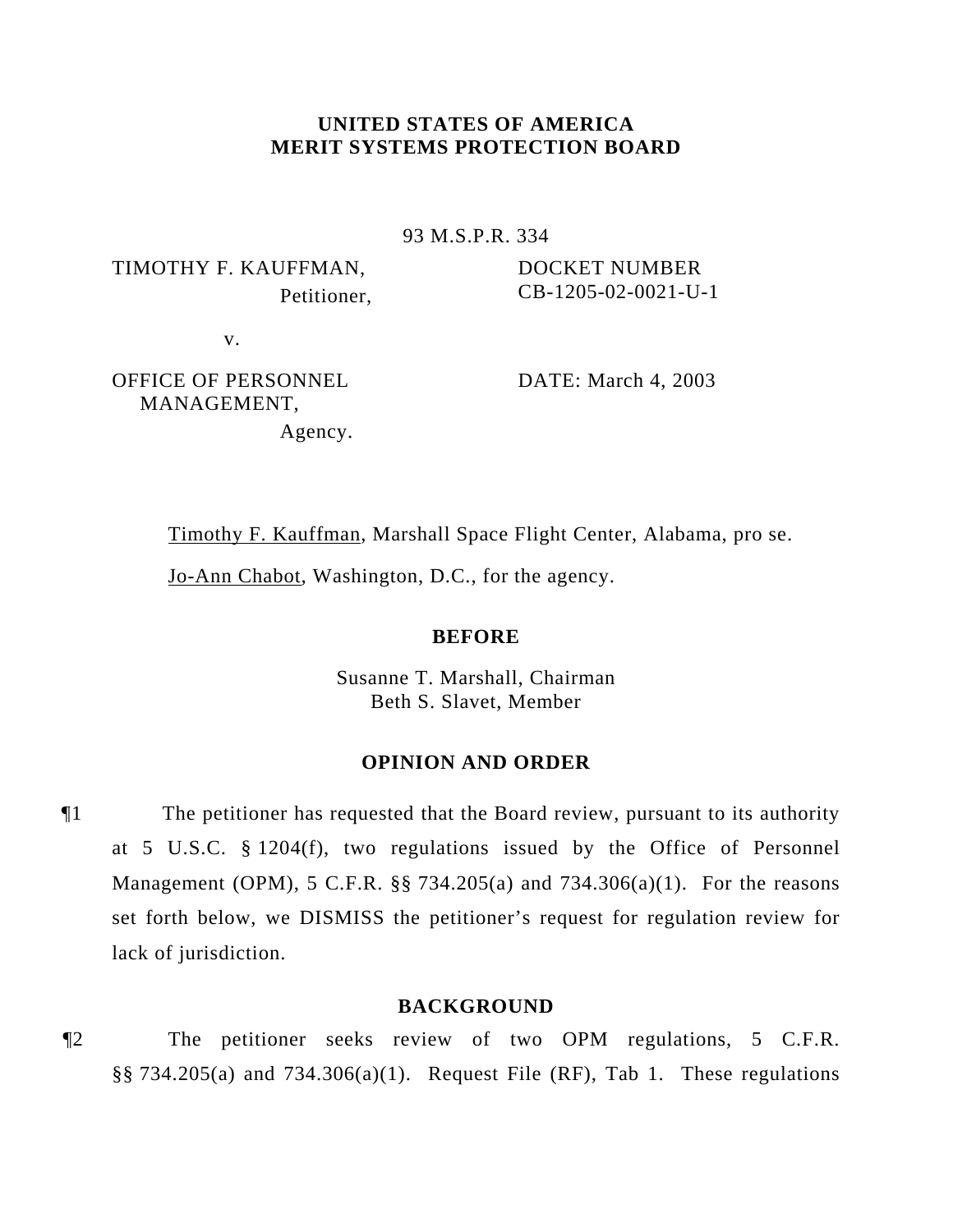implement the Hatch Act, 5 U.S.C. §§ 7321-7326, which restricts the partisan political activities of federal employees. The Hatch Act provides, in pertinent part, that "[a]n employee may not engage in political activity . . . while the employee is on duty." 5 U.S.C.  $\S 7324(a)(1)$ . The regulations in question prohibit federal employees from wearing partisan political buttons while on duty.

Subject to the prohibitions in § 734.306, an employee may:

(a) Display pictures, signs, stickers, badges, or buttons associated with political parties, candidates for partisan political office, or partisan political groups, as long as these items are displayed in accordance with the provisions of § 734.306 of subpart C of this part;

5 C.F.R. § 734.205(a). Section 734.306 includes the following restriction.

An employee may not participate in political activities subject to the provisions of subpart E of this part:

(1) While he or she is on duty.

5 C.F.R. § 734.306(a)(1).

 $\overline{a}$ 

¶3 The petitioner argues that by prohibiting employees from wearing partisan political buttons on duty, the regulations coerce employees into refraining from political activity, which the petitioner claims is a prohibited personnel practice under 5 U.S.C.  $\S 2302(b)(3)$ .<sup>1</sup> RF, Tab 1 at 1. He further argues that the regulations violate the constitutional guarantee of free speech, and thereby cause

\* \* \*

coerce the political activity of any person (including the providing of any political contribution or service), or take any action against any employee or applicant for employment as a reprisal for the refusal of any person to engage in such political activity.

5 U.S.C. § 2302(b)(3).

 $1$  Section 2302(b)(3) provides:

Any employee who has authority to take, direct others to take, recommend, or approve any personnel action, shall not, with respect to such authority  $-$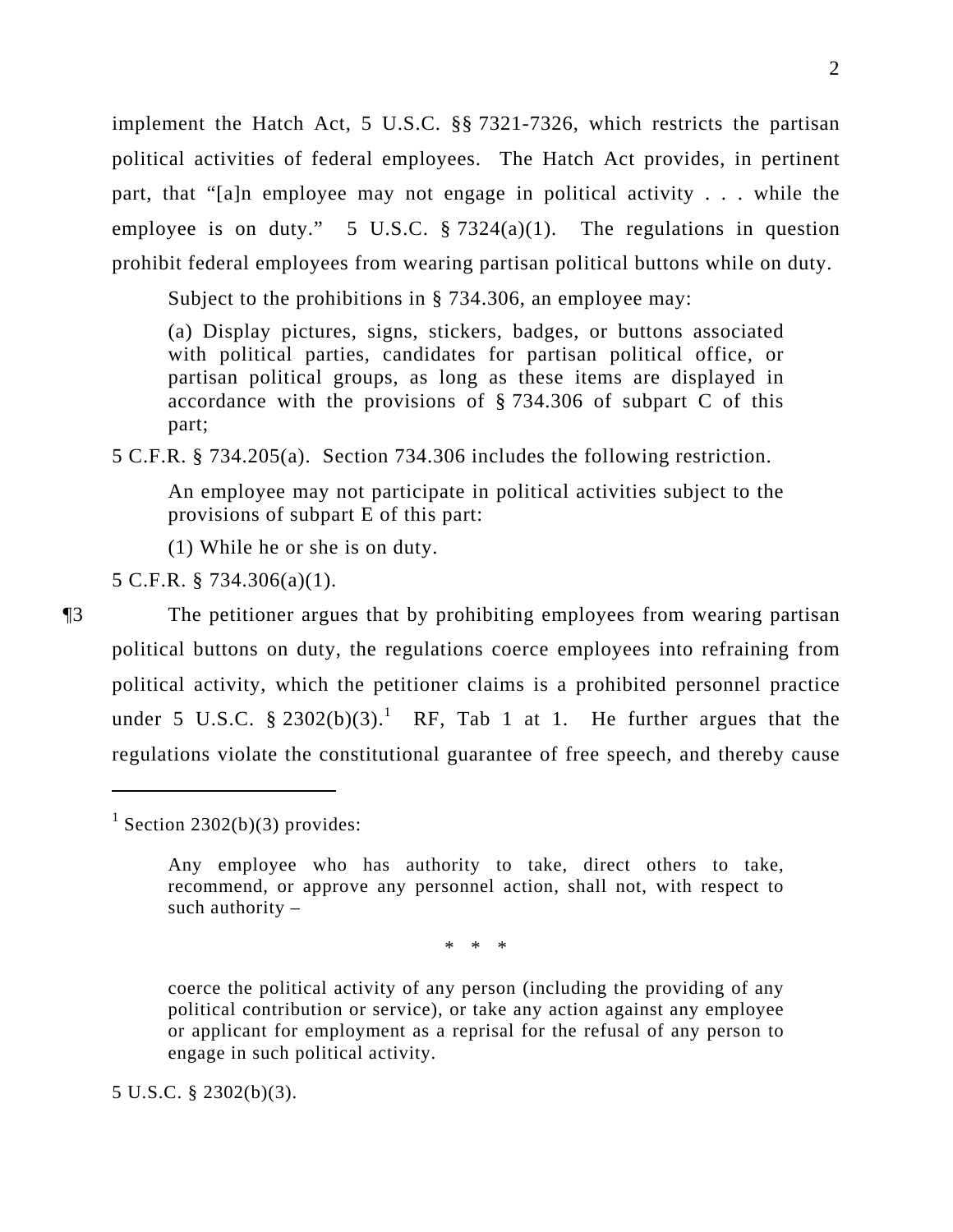a prohibited personnel practice under 5 U.S.C.  $\S 2302(b)(12)^2$  by violating a law concerning the merit systems principles at 5 U.S.C.  $\S 2301(b)(4)$  and  $(8).$ <sup>3</sup> *Id.* OPM has responded in opposition to the appellant's request. RF, Tab 5. The petitioner has filed a reply to OPM's response. RF, Tab 6.

### **ANALYSIS**

¶4 The Board may review a regulation promulgated by OPM and declare the regulation invalid if "such provision would, if implemented by any agency, on its face, require any employee to violate section  $2302(b)$ ." 5 U.S.C. § 1204(f)(2)(A). The Board's regulations implementing this authority require a petitioner seeking review of an OPM regulation to provide, *inter alia*, a statement describing in detail the reasons why the regulation would require an employee to commit a prohibited personnel practice under section 2302(b). 5 C.F.R.  $§$  1203.11(b)(1)(iii). The petitioner has not met this regulatory requirement because he has failed to explain how OPM's Hatch Act regulations require an

5 U.S.C. § 2302(b)(12).

 $\overline{a}$ 

 $3$  These merit system principles provide:

(4) All employees should maintain high standards of integrity, conduct, and concern for the public interest.

\* \* \*

(8) Employees should be -

(A) protected against arbitrary action, personal favoritism, or coercion for partisan political purposes.

5 U.S.C. § 2301(b)(4) and (8).

<sup>&</sup>lt;sup>2</sup> Section 2302(b)(12) states that an employee with personnel action authority may not

take or fail to take any other personnel action if the taking of or failure to take such action violates any law, rule, or regulation implementing, or directly concerning, the merit system principles contained in section 2301 of this title.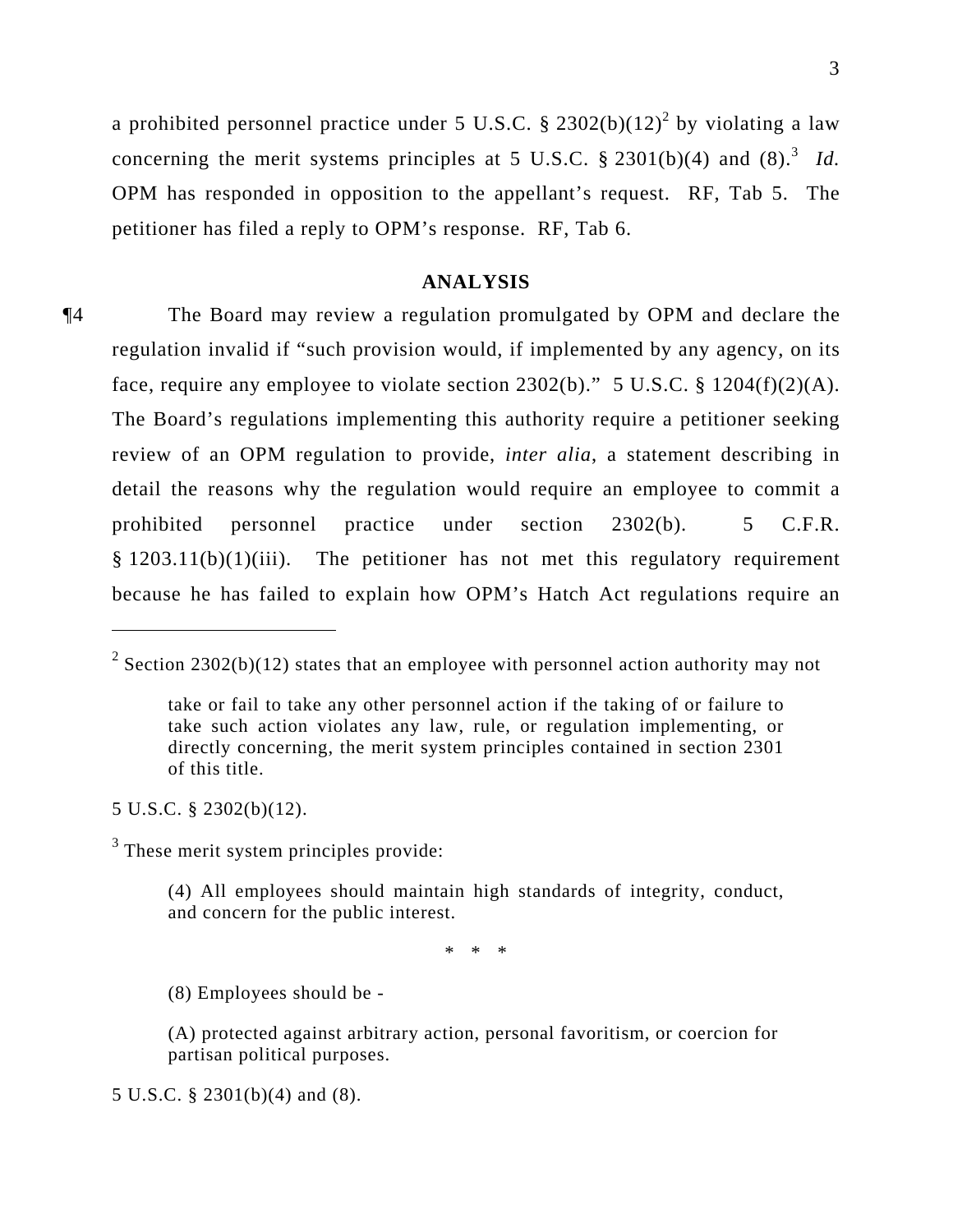employee to take any personnel action. The petitioner notes that an employee may be removed or suspended for violating the Hatch Act and OPM's implementing regulations. 5 U.S.C. § 7326. However, agency managers may not remove or suspend an employee for violating the Hatch Act. *Id*. Rather, the Special Counsel possesses exclusive authority to investigate and charge an employee with violating the Hatch Act, and the Board possesses exclusive authority to discipline a federal employee for violating the Hatch Act. *Id.*; *Sims v. Government of the District of Columbia*, 7 M.S.P.R. 45, 53-54 (1981). Neither the Special Counsel nor the Board is an employee. *See* 5 U.S.C. §§ 1201 and 1211. Consequently, a removal or suspension ordered by the Board as a penalty for violating the Hatch Act does not constitute a personnel action taken by an employee that could be a prohibited personnel practice. *See* 5 U.S.C. § 2302(b) ("[a]ny employee who has authority to take, direct others to take, recommend, or approve any personnel action, shall not, with respect to such authority" take any of a series of enumerated actions.) Therefore, the appellant has failed to present a non-frivolous allegation that the regulations in question require an employee to commit a prohibited personnel practice.

### **ORDER**

¶5 The petitioner's request for regulation review is DISMISSED. This is the final decision of the Merit Systems Protection Board. 5 C.F.R. § 1203.12(b)

# **NOTICE TO THE APPELLANT REGARDING YOUR FURTHER REVIEW RIGHTS**

You have the right to request the United States Court of Appeals for the Federal Circuit to review this final decision. You must submit your request to the court at the following address:

> United States Court of Appeals for the Federal Circuit 717 Madison Place, N.W. Washington, DC 20439